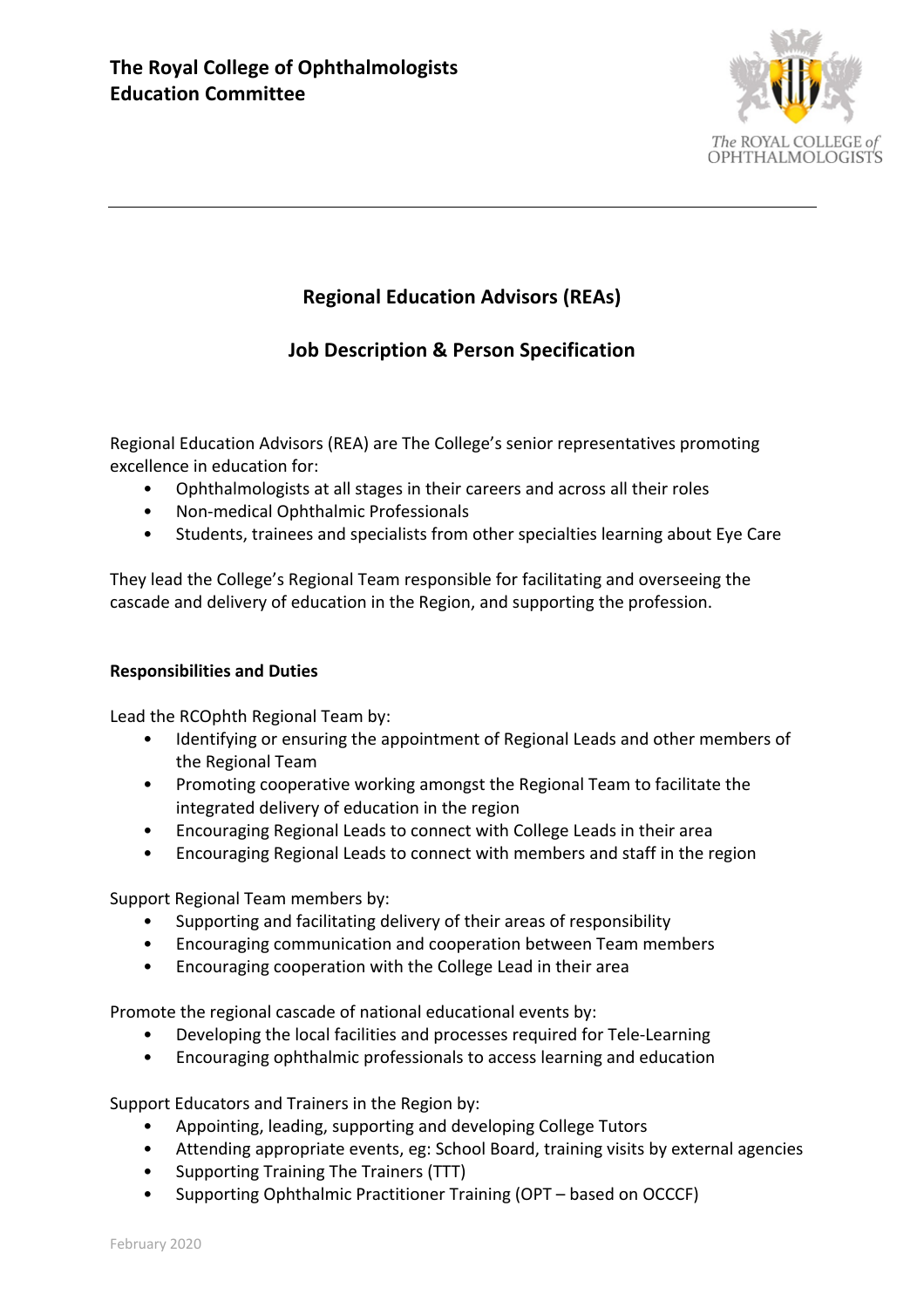Support the personal and professional development of ophthalmologists in the region by:

- Informing ophthalmic professionals of the members of the regional team
- Leading or supporting local Buddying schemes
- Encouraging the inclusion of mentoring skills in educational opportunities
- Signposting members to sources of personal support

## **Time Commitment**

### Fixed times per year

| 2 days     | RCOphth Advanced Training the Trainers (TTT) Course |
|------------|-----------------------------------------------------|
| $1-2$ days | Attendance at School Board (2-4 x half-day)         |

## Flexible times

Coordinating the Regional Team Organising and delivering educational events Supporting ophthalmologists in the region Attending Regional Postgraduate Teaching Attending visits by external agencies to ophthalmology departments

## **Appointment and term of office**

Regional Education Advisors (REAs) are appointed to act on behalf of The College. One REA is appointed for each of the regions, for a term of 3 years, renewable once.

#### Eligibility

- Member of The College
- Substantive consultant for at least 1 year
- Independent: not holding a connected or potentially conflicting post:
	- RCOphth Regional Representative
	- Deanery appointment, eg: Training Programme Director, Head of School

#### Appointment Process

Nominations will be sought through College communications. Self-nominations are encouraged.

Applicants complete an application form and a summary CV. The application form should be countersigned by:

- Chair of the School Board/Specialty Training Committee or Head of School to confirm that the nomination has LETB/Deanery endorsement
- Clinical Lead  $-$  so that they are aware that the individual is taking on this role

Applications will be assessed by a panel at The College, including the Regional

Representative.